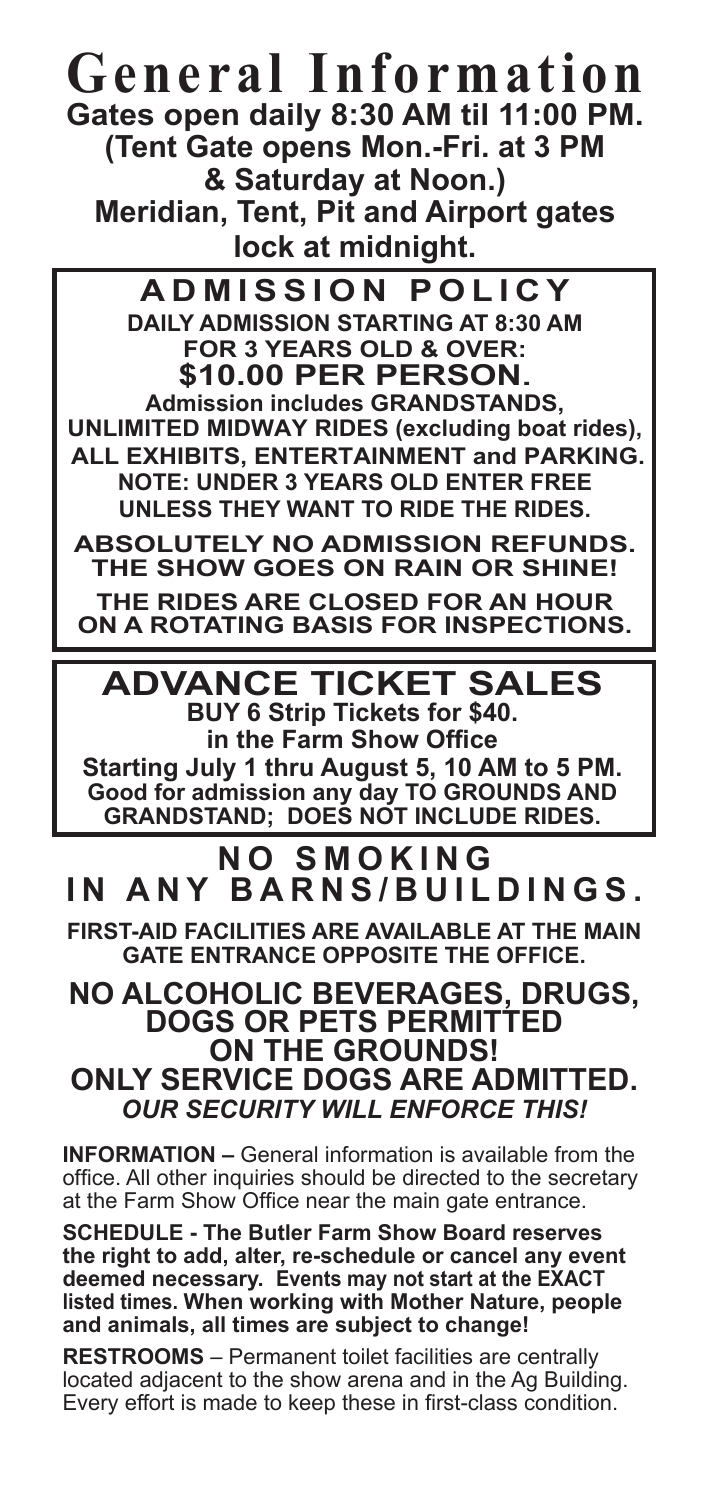**ALL UNAUTHORIZED VEHICLES, including golf carts, are NOT allowed on the midways of the Butler Farm Show after 11 AM. Bicycles(except for the bicycle race), motor bikes, mini bikes, scooters or skateboards, ATV's, etc., are NOT allowed on the grounds ANY TIME.**

**LASER POINTERS ARE NOT ALLOWED ON THE GROUNDS.** Lasers will be confiscated; owner ejected.

**LOST AND FOUND DEPARTMENT** – In the show office at the Main Gate entrance

**SEVERE WEATHER** – In case of severe weather, warnings will be issued on the loud speakers. Please return to your cars or take refuge in a building instead of a tent.

**WASTE PAPER** – Large containers for waste paper will be placed at many locations on the grounds. Please use them, thus helping improve the appearance of the show and saving much of the cost of clean up.

**FIRE** – Loss by fire is a constant threat at agricultural shows. Straw, paper, and other combustible materials make a small fire a big one in short order. Carefully dispose of all matches and smokes. Fire equipment is available. Call for it to extinguish any blaze, however slight.

**HANDICAPPED PARKING** – available at Gate 1 (main entrance and Gate 2 (airport entrance) on a first come-first served basis.

**ALL WEATHER AIR STRIP** – Roe Field, a paved airstrip of 2300 feet, is located on the Butler Farm Show grounds. It has an automatic lighting system for night flying and ample hangar, fuel, radio and repair facilities. The airstrip is maintained year round.

**CAMPING** - Camping spots are available for animal exhibitors ONLY. All campers and tents must be registered and paid by July 14. CAMPER PARKING WILL START AT 5:00 PM, THURSDAY, AUGUST 4. See rules, fees, and registration form in back of this Premium Book.

**PREMIUMS -** Premium checks will be available from 6 PM to 8 PM Saturday of show week at the office, 1 PM to 2 PM on Sunday near the Arts & Crafts Building, and the next Sunday, August 21, from 1 PM to 2 PM at the office. CHECKS WILL NOT BE MAILED AND WILL NOT BE RE-ISSUED. **CHECKS MUST BE CASHED BY SEPTEMBER 30.** THE BOARD RESERVES THE RIGHT TO ALTER PREMIUMS BASED ON AVAILABLE FUNDS.

#### **NOTICE**

**Butler Farm Show, Inc., is a non-profit corporation, organized and operated for the benefit of western PA. All exhibitors, patrons, guests, and** 

**the general public are urged to exercise reasonable precautions for the safety of all persons and property on the show grounds.** 

**BUTLER FARM SHOW, INC., will not be responsible for loss, injury, or damage to persons or property.**